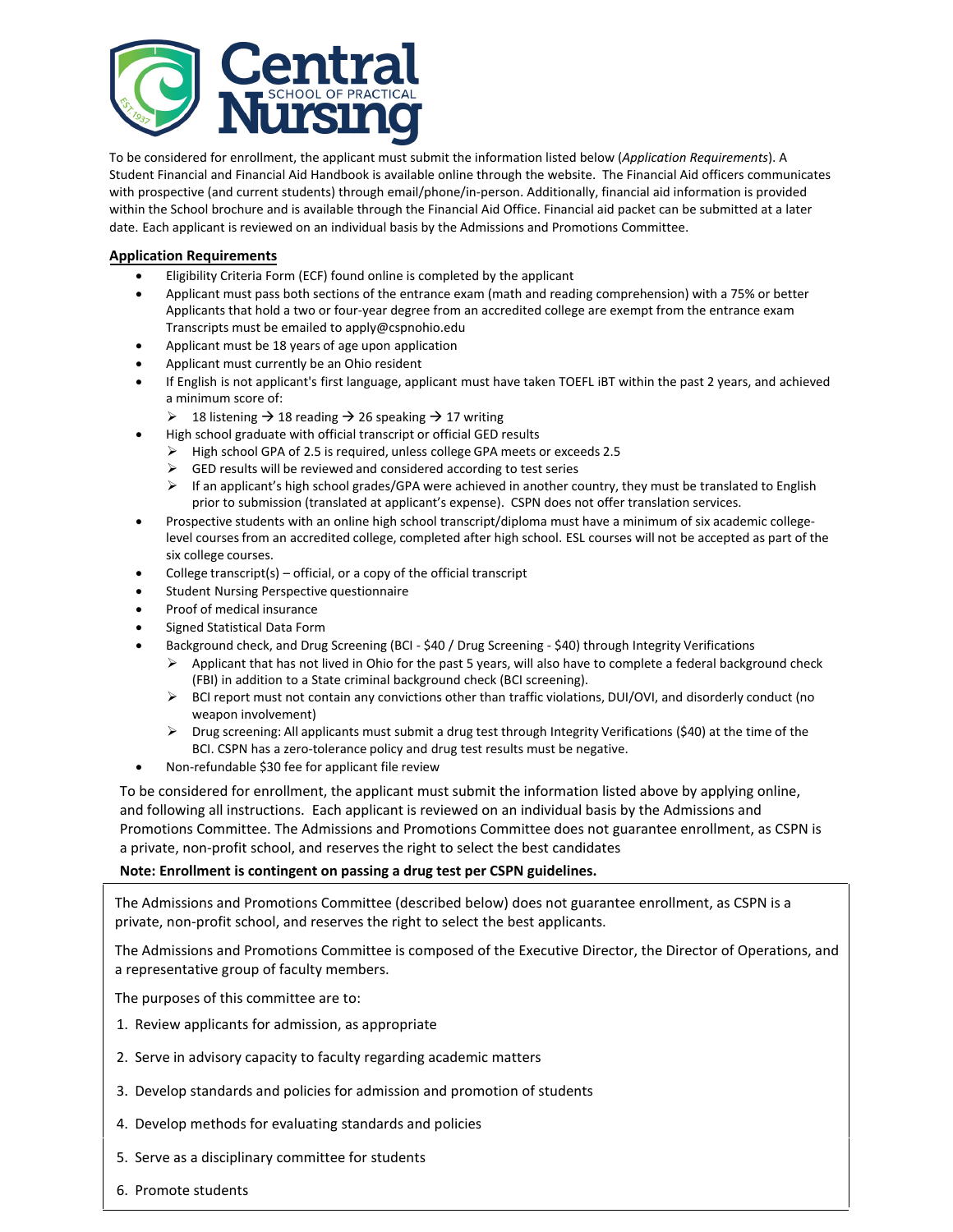

# **Eligibility Criteria Form**

# **By checking each box, I acknowledge I meet the eligibility criteria listed below:**

## **General Requirements:**

## **Age and Ohio Residency Requirements:**

- $\Box$  I am 18 years old or older
- $\Box$  I meet CSPN's mandatory requirement of currently residing in Ohio.
- $\Box$  I understand that if I have not lived in Ohio consecutively for the past 5 years, I will need to complete a federal background check (FBI screening) in addition to an Ohio criminal background check (BCI screening).

#### **General Requirements:**

- $\Box$  I understand that I am required to take and pass CSPN's pre-entrance exam meeting the minimum benchmark of 75% in both reading comprehension and math. Passing this exam does not guarantee acceptance into the program. Applicants that hold a two or four-year degree from an accredited college are exempt from the entrance exam
- $\Box$  If applicable: I understand as a non-native English speaker, I have completed the TOEFL IBT with the minimum scoring requirements of: *18 listening / 18 reading / 26 speaking / 17 writing*
- $\Box$  I understand I am required to carry medical insurance. I understand I will need to provide proof immediately upon acceptance into the program.
- $\Box$  I acknowledge that courses and clinical experience are remote and/or blended. Students will have a fulltime schedule and will be expected to be on the computer (online learning) or in the building 8 am - 4 p.m. or 7 am - 3 pm, depending on the schedule. Monday through Thursday, the first six months and, Tuesday through Friday, the final six months. The ratio of online and in-person instruction is subject to change through the program.
- $\Box$  I understand that study requirements will fall outside of the school schedule. Study schedules are at the discretion of the student, and will include weeknight and weekend study hours.
- $\Box$  I understand that my physician will need to sign off that one of the essential functions of clinical is to be able to lift, move, and support people and objects (up to 50 lbs.) frequently throughout the entire program.
- $\Box$  ACCEPTED students will be required to be FULLY vaccinated by October 3, 2022. The following vaccines are required: COVID, Hep B, Varicella, MMR, Tdap, and Flu Shot. Students not in compliance will be dismissed from the program.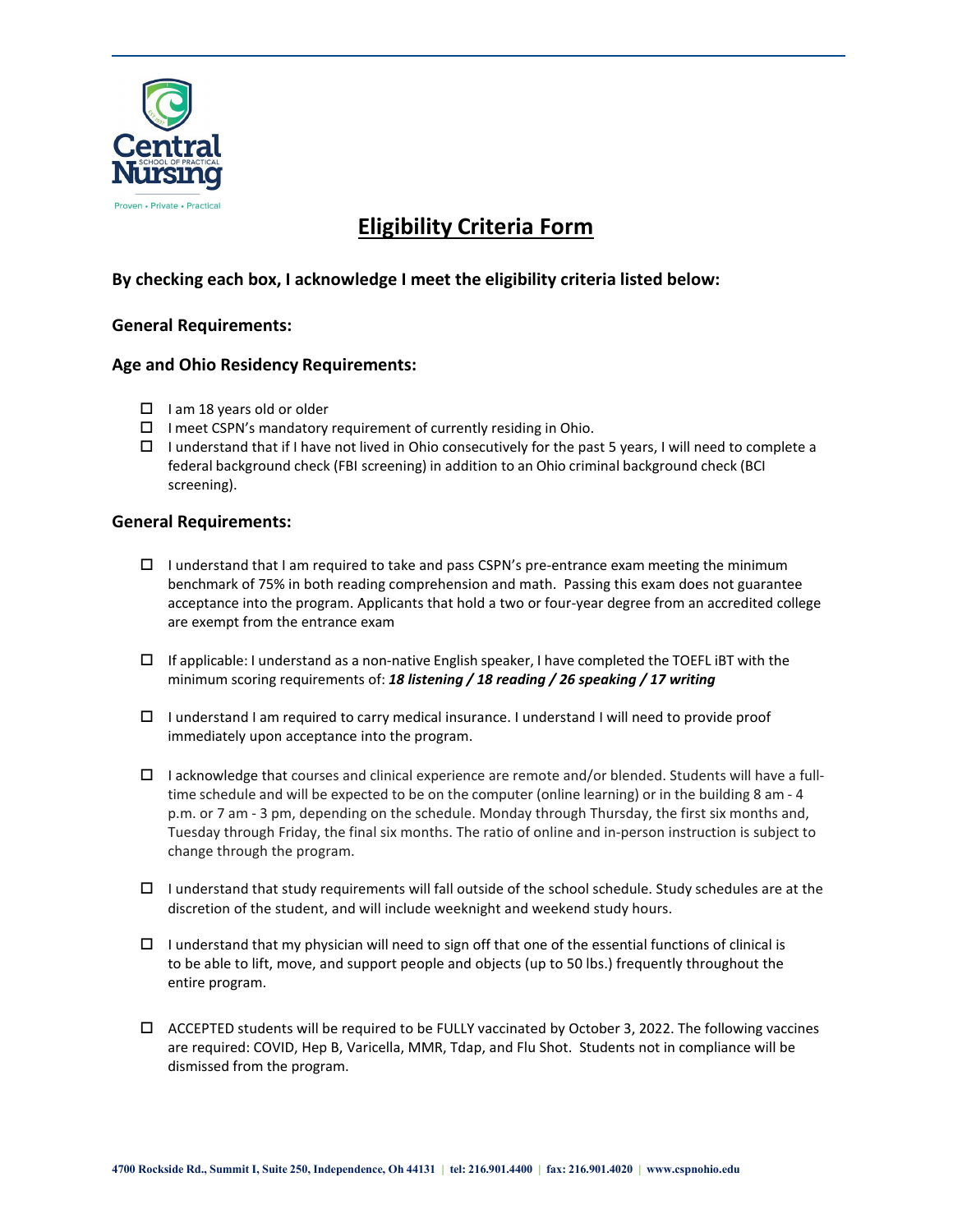

## **Background Check (fingerprinting) and Drug Testing**

- $\Box$  I understand I am required to complete a background check (BCI report) and drug test as part of the application process. FBI background checks are an additional requirement for applicants that have not resided in Ohio for 5 consecutive years. All costs associated with FBI/BCI/Drug Testing are incurred by the applicant.
- $\Box$  In accordance with CSPN policy, my background check (BCI report) does not contain any convictions other than traffic violations, DUI/OVI, and/or disorderly conduct.
- $\Box$  I understand that CSPN policy states, that no applicant with any conviction(s) beyond the acceptable ones stated above, will be considered for admission into the program.

#### **High School, College, and Previous Nursing School Transcripts**

- $\Box$  I understand high school transcripts reflecting a minimum of 2.5. GPA are required, unless college transcripts reflect a minimum of 2.5 GPA.
- $\Box$  I understand submission of college transcripts are optional, but should be submitted when high school GPA does not meet a cumulative of 2.5 GPA.
- $\Box$  I understand CSPN will not consider any transcripts that are not fully translated into English. All transcripts must contain a standard GPA grading scale.
- $\Box$  GED scores can be submitted (in lieu of high school transcripts), and are reviewed on a case-by-case basis.
- $\Box$  I understand that if I am a student with an online high school transcript/diploma, I must have a minimum of six (6) academic, college-level courses from an accredited college, completed after high school. ESL courses will not be accepted as part of the six college courses.
- $\Box$  I understand that if I have attended any other nursing school(s), transcript(s) must be submitted from all other attended programs.